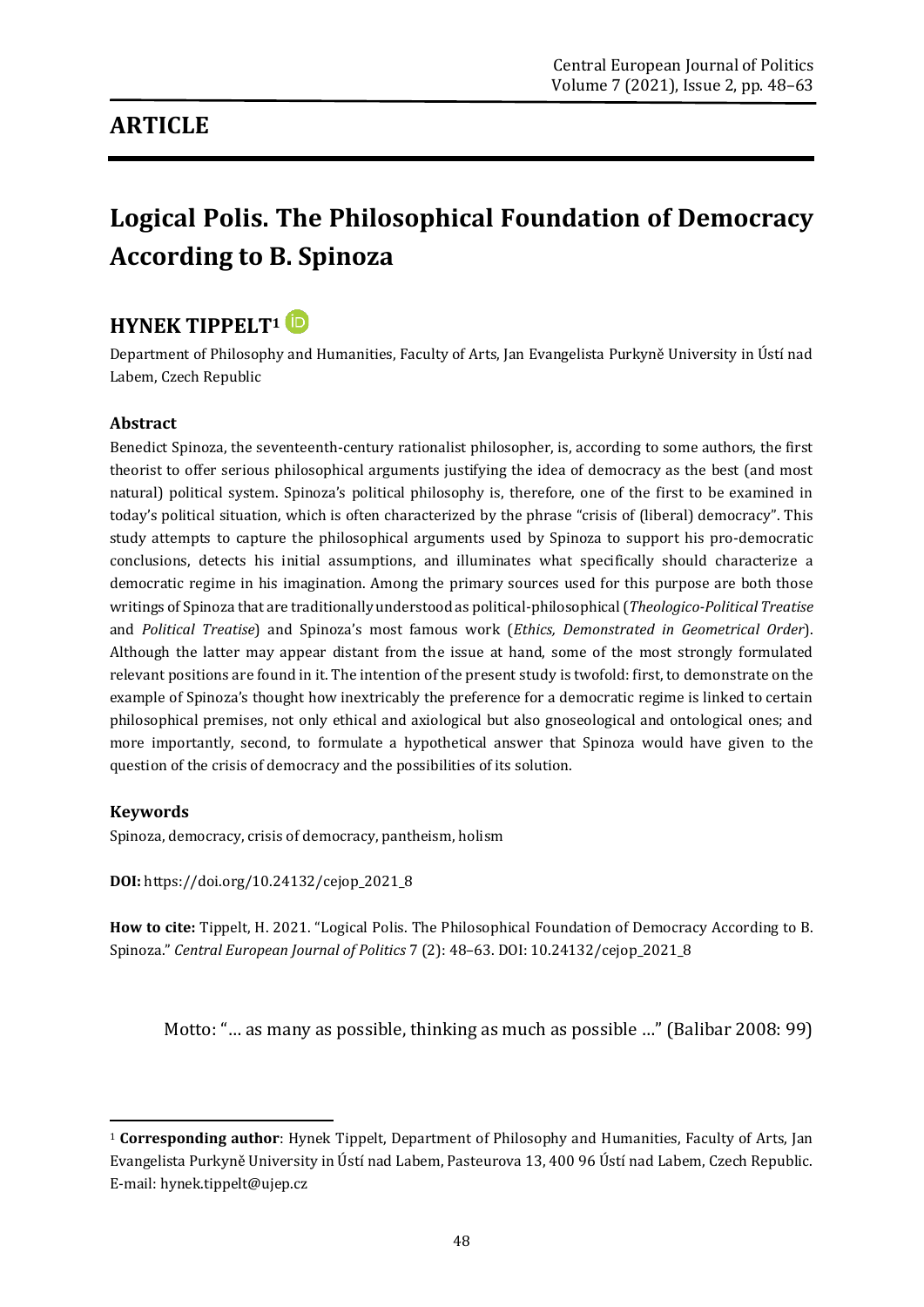#### **1. Introduction**

The association of a seventeenth-century philosopher who maintained that our greatest good is the knowledge of God with the issue of politics and its contemporary problems may seem strained and unproductive. His line of argument tends to be primarily speculative, and also his reclusive habits and considerable degree of social isolation seem to lend themselves to taking his views on matters that have a practical dimension with a grain of salt. However, such a methodological view is based on certain ontological and gnoseological assumptions, which, for one thing, Spinoza himself did not share, and for another, are becoming increasingly remote from an ever-growing section of contemporary theoretical discussions.

Spinoza is a truly remarkable thinker. The circumstances of his life and the reception of his work were characterized by many extremes, but his own thinking was outstandingly well-measured. Whereas his predecessor René Descartes belonged to the tradition of what might be called the philosophy of sharp contrasts, Spinoza rejected black-and-white conceptualization, seeking instead to locate the distinctiveness of different realities in the discovery of the degree of certain qualities that characterize them. This type of thinking can be described as incremental holism (Tippelt 2010). The holistic nature of Spinoza's thinking leads us to the fact that his views on the proper ordering of the state are closely systematically related to his understanding of good/evil and the process of cognition, as well as the totality of reality and God. His incrementalism then allows him to compare different types of government through the degree to which they enable the fulfilment of the meaning of the state.<sup>2</sup>

The most distinctive specifics of Spinoza's thought - his holism and his incrementalism – which allow him to bridge various theoretical gaps and traps, $3$  are also some of the features of the thinking that seems to have gained ground in the last few decades. Incremental holism seems to be replacing a paradigm of thought that could be traced back at least several centuries, perhaps even millennia. I am referring to the profound and far-reaching transformation that is often described by the term "paradigm shift" in reference to the work of Thomas Kuhn (Kuhn 1970). In the broader sense of the ideological underpinnings of a complete global change of socio-political and cultural paradigm, this term was popularized by Fritjof Capra (1982). I suggest that the extent to

<sup>1</sup> <sup>2</sup> In the preface to his book *Spinoza and Politics* (2008), Étienne Balibar states that he presents an experiment to test the unity of Spinoza's thought. The assumption that philosophy and politics depend on each other leads him to attempt to introduce the reader to Spinoza's philosophy through the political reality in which he participated and the political positions he held (Balibar 2008: xxii). We read the result of this experiment in the conclusion: "... knowledge is praxis, and the struggle for knowledge (that is, philosophy) is a political praxis" (Balibar 2008: 98).

<sup>&</sup>lt;sup>3</sup> Cf. Thomas Kuhn's term "anomaly," which is defined as "a violation of the paradigm-induced expectations that govern normal science" (Kuhn 1970: 52).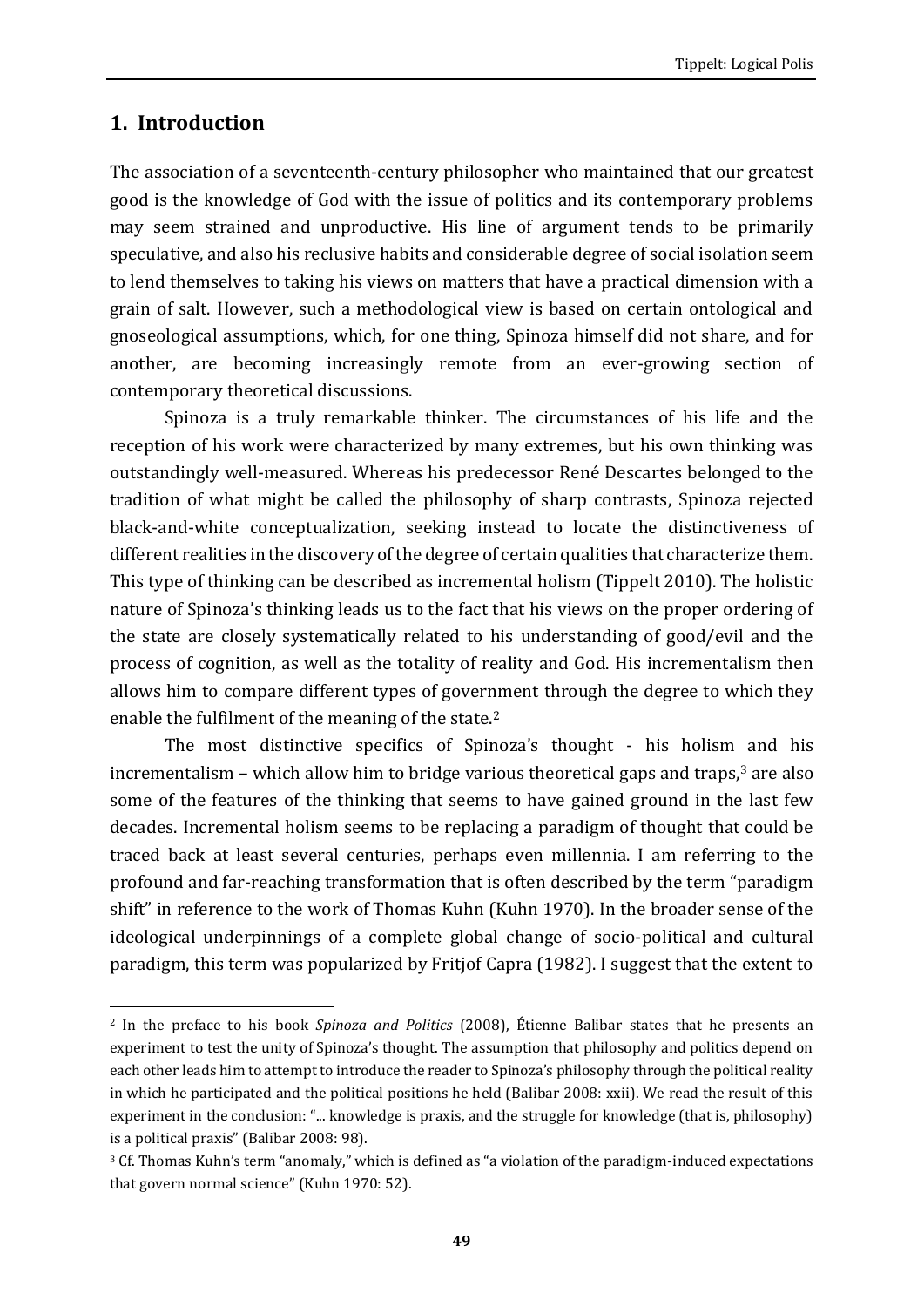which Spinoza conforms to these conceptual trends is precisely the reason why it has been increasingly the subject of interpretation and commentary for several decades (e.g. Deleuze 1988; Rigaux 2008). I also believe that Spinoza was significantly ahead of his time in this respect and that this is also the reason why he is, according to some commentators (e.g. Feuer 1980; Rosen 1987;Smith 1997), the first theorist to offer serious philosophical arguments justifying the idea of democracy as the best (and also the most natural) political system.

In the present study, I will refer most frequently to three of Spinoza's works. The earliest of these, *Tractatus Theologico-Politicus* (TTP), was published during his lifetime, albeit anonymously; the other two, the *Ethica Ordine Geometrico Demonstrata* (Ethics) and the *Tractatus Politicus* (TP) were published posthumously. The last of these unfortunately remained unfinished, while the two preceding writings (Ethics in particular) are considerably systematic and elaborate. Of the secondary authors dealing with the totality of Spinoza's work, I particularly appreciate Gilles Deleuze (1988 and 1990) and Jon Wetlesen (1979), while regarding Spinoza's political-philosophical views I rely mainly on Étienne Balibar (2008).

In the following sections I will first discuss Spinoza's notion of democracy (section "Dual Democracy"). I will then move on to an interpretation of Spinoza's systematic philosophical justification of democracy as the best political system. Here I will proceed deductively, i.e. in the spirit of Spinoza's thought, from his view of God and the totality of being (section "The Democracy of Nature"), through his conception of the processes and instruments of cognition and communication (section "Direct Access to Truth"), to those insights of his that might help us in the situation of the crisis of democracy (section "Crisis of Democracy?").

#### **2. Dual democracy**

The casual reader of Spinoza will quickly discover that democracy is one of his key concepts. This is not by accident; at least two of his major works contain arguments justifying why this social system is the best (TTP and TP). This may come as something of a surprise. First, because Spinoza is known as one of the boldest philosophers who did not shy away from the most abstract and speculative heights. To many, the connection between philosophy, which is to such an extent divorced from our immediate experience, and political theory or even political practice may seem somewhat unnatural. A more empirical political scientist might ask what can "a God-intoxicated man", as the German poet Novalis called him, know about good governance, and why should he care at all.

Such underestimation can be rejected for at least two reasons. First, Spinoza was not as far from political practice as a reading of his writings might suggest. Among his closest friends were the brothers Johan and Cornelis de Witt, both major political figures in the Netherlands during the so-called Dutch Golden Age. When Spinoza was forty, an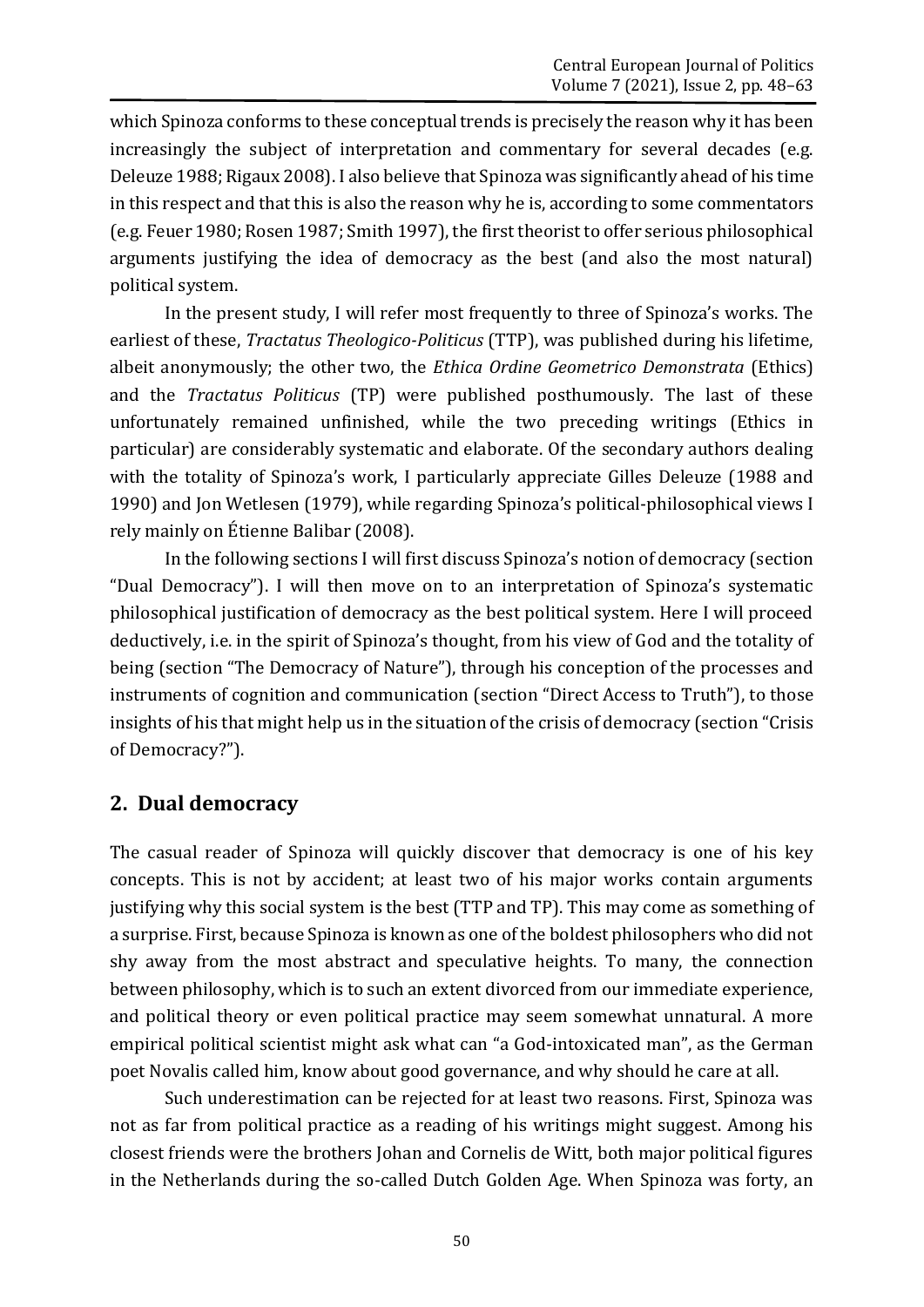angry mob lynched and burned his friends. Some body parts were sold as souvenirs; others were roasted and eaten (Havercroft 2010: 120). Given the political themes Spinoza focused on, the suicide of his early teacher Uriel Da Costa, which the thinker is said to have committed after being spat upon and trampled on the steps of a synagogue by decree of the Amsterdam Jewish community, was probably a defining moment for him (Nadler 2018: 78–84). Spinoza's views on the importance of religious tolerance and freedom of speech were certainly influenced by the fact that at the age of about 23, he was excommunicated for life, cursed with every available curse, and all members of the Jewish community were forbidden to have any contact with him and to avoid being near him, including physically. A similar stance was soon taken against him by several Christian communities, and his texts were placed on the Vatican's list of banned books. There are uncertain reports that he twice escaped assassination attempts with good luck (Nadler 2018: 116–154). In these biographical contexts, it is, I think, clear that Spinoza simply had to be interested in immediate political realities.

The second reason why we should not forget Spinoza in the matter of democratic governance is that he understands the nature of reality itself as "democratic". Balibar refers to this ambiguity of Spinoza's concept of democracy as the "theoretical privilege of democracy" (Balibar 2008: 33) and outlines it as follows: "It is as if the concept of democracy were being given a double theoretical inscription. On the one hand, it is a particular kind of political order, which results from determinate causes. But it is also the 'truth' of every political order, in relation to which the internal consistency, causes and ultimate tendencies of their constitutions can be assessed" (Balibar 2008: 33). Spinoza, as will be shown, had reasons to think that something analogous to democracy in the sense of a particular arrangement in a particular state is characteristic of reality as such, and it was with respect to such a substantive, ontological "democracy" that he pleaded for democracy in this particular (institutional) sense. The point is that (institutional) democracy embodies in the most straightforward and transparent way the mechanism that is present in every state and every society (Balibar 2008: 34). Democracy makes this embodiment possible by guaranteeing the greatest degree of freedom, and thus the greatest degree of civil obedience. Human nature as developed through cultivation, which Spinoza calls the "emendation of the intellect" (cf. Spinoza 2002: 1–30), leads to a conscious and deliberate union of individual powers and their transfer to collective authority. Democracy thus emerges as a "natural state," but one that can be variously distorted in relation to the extent to which our intellect is not sufficiently emended.

Given the crucial importance that the notion and practical possibility of the emendation of the intellect has, according to Spinoza, for the ethical life and its axiological dimension, it is to be understood that when Spinoza first mentions democracy and civil law in TTP, he writes about the necessity of observing the basic rule "only deeds are arraigned, and words are not punished" (Spinoza 2002: 390). A more precise definition from the same work is similarly uncompromising: "Such a community's right is called a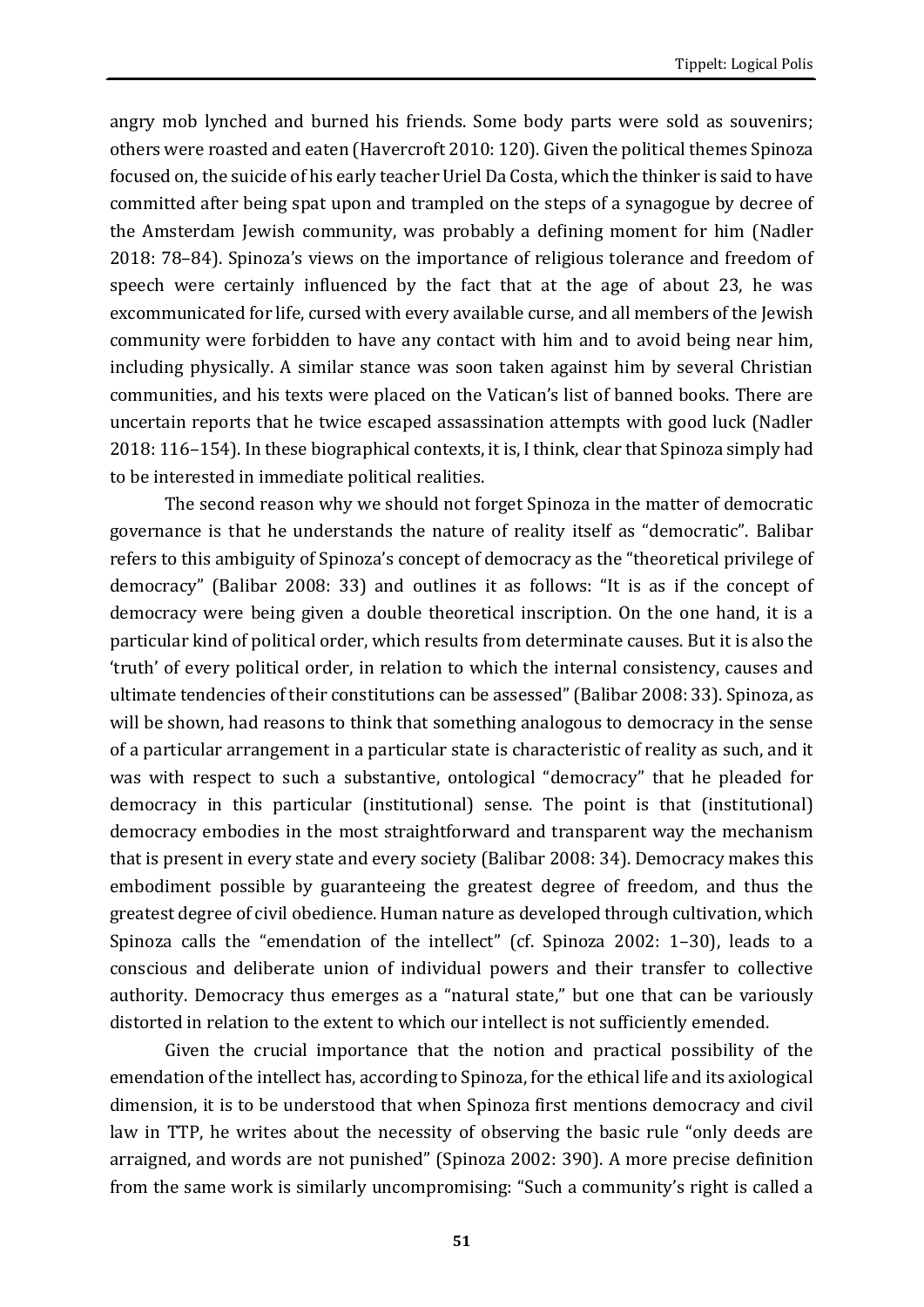democracy, which can therefore be defined as a united body of men which corporately possesses sovereign right over everything within its power" (Spinoza 2002: 530). Spinoza's classification of political regimes, in the context of which we might further understand the nature of democracy, is neither clear nor settled in his work. While in TTP he speaks of theocracy, monarchy and democracy (Spinoza 2002: 526–535), in TP he distinguishes between monarchy, aristocracy and democracy (Spinoza 2002: 700–754). One might find some development of opinion in this, but I think one can be content with the hypothesis that the cause of this ambiguity is primarily contextual - while TTP is largely an analysis and commentary on Old Testament texts and Jewish history, TP is a late work where Spinoza aims for a more "geometrical," i.e. systematic and purely logical form of interpretation.

Such interpretive challenges are typical of Spinoza's work. For example, his classification of different kinds of knowledge is similarly "dual": while in his early Treatise on the Emendation of the Intellect he distinguishes four degrees of knowledge (Spinoza 2002: 7), in his Ethics he distinguishes only three (Spinoza 2002: 267–268). However, careful interpretation has convincingly shown that this discrepancy does not pose a substantive problem (Tippelt 2010: 36–37), since his incrementalism allows us to understand the essential qualities (sensible knowledge, rational knowledge, etc., like monarchy, aristocracy, etc.) as distributed on a single scale, since the reality they refer to is one. This even allows Balibar to conclude that "theocracy is equivalent to democracy" (Balibar 2008: 47). The point is that if a theocracy is a form where all law is not transferred to any man but only to God, and where the enemies of the state are seen as enemies of God and the laws of the state are his commandments (Spinoza 2002: 539–540), then from Spinoza's perspective such a form is the essence of any situation that may arise. But this can be understood when we become more familiar with Spinoza's ontology.

# **3. Democracy of nature. Onto-theological justification of the idea of democracy**

Spinoza is one of the most prominent figures in the metaphysical tradition that Martin Heidegger has described as onto-theological (Heidegger 1957: 68–69). Metaphysics is concerned with questions relating to the structure of reality, the definition of being and the nature of being, and onto-theology, according to Heidegger, conceives of God as the supreme being who grounds everything else. While some other thinkers belonging to this tradition, such as Thomas Aquinas and Aristotle, have distinguished the divine being from other reality substantively (numerically) (Boulnois 1995), Spinoza's thesis is that anything that exists is a modus (modification) of the only existing thing (Spinoza 2002: 217–243). This has far-reaching implications, of which let us note three: first, the totality of nature (the universe, being) is materially identical with every individual thing that one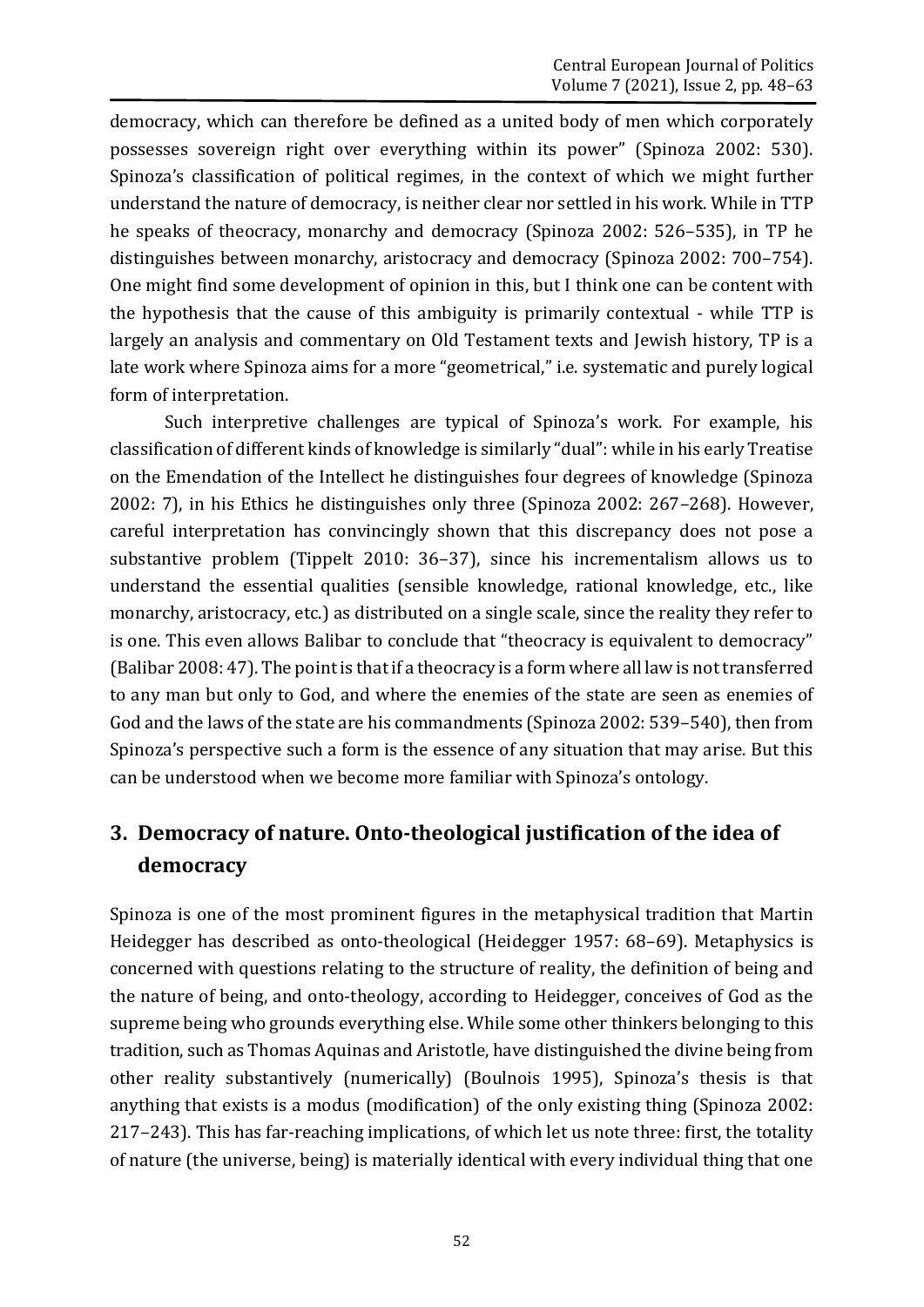is accustomed to perceive in ordinary experience as distinct from all other things (Spinoza 2002: 255); second, nature is identical with God (Spinoza 2002: 321); and third, the mind is the same thing as the body (Spinoza 2002: 280; Marschall 2009). Spinoza's conception is often called monism or substance monism because the only thing that exists according to him is referred to as substance (Spinoza 2002: 217).

This concept has been interestingly discussed in the context of the politicalphilosophical issue of governance. The "substantive" tradition, which places the notion of this permanent, independent and therefore inert basis at the centre of philosophical systems, has been subjected to criticism, often assessed as overwhelming (Machovec 1968), by Egon Bondy (2007). Milan Valach, like Bondy a supporter of direct democracy, generalized Bundy's conclusions to the effect that the substantive ontological model is the basis of a totalitarian ethical conception that in practice leads to political totalitarianism (Valach 1993). Political totalitarianism shares with the substantive model a basic split in reality, and thus conceptual ontological dualism, according to these authors, allows for the legitimation of social and political inequality. Substance, the enduring basis of being, has the function of an archetype that is realized in society through various forms of authoritarian rule.

However, both Bondy and Valach overlook the fact that the concept of substance does not have to be interpreted only dualistically, i.e. it does not have to be part of only a dualistic conceptual framework. For Bondy, the substance model has always been a dualism, and Valach adopted his conception. They both assume that if substance (God, Nature, Matter, World Soul, Absolute Spirit, etc.) is permanent, completely free and unchanging in its independence – because it is not externally influenced – then the individuals derived from it are ephemeral, unstable, unfree, without higher value, and dependent. Substantive ontology, onto-theology, and hence the whole metaphysical tradition, appears in this light as latent totalitarianism, in which assessment of abovementioned authors were far from alone (cf. Derrida 1978). Spinoza's revolutionary innovation, however, lies precisely in the fact that the particulars in his conception were not separated from the substance, but participate in it as its modifications.;

In fact, Spinoza's conception was explicitly directed against the ontological dualism represented in his time by the philosophy of René Descartes, to the interpretation of which Spinoza devoted an early work, Principles of Cartesian Philosophy and Metaphysical Thoughts (Spinoza 2002: 108–212). Spinoza's magnum opus, Ethics, can then be well grasped as a comprehensive presentation of a non-dualist alternative to Cartesian philosophy, in which Descartes himself (unlike other philosophers) is even named several times. Descartes undoubtedly belongs to all the traditions mentioned onto-theological, metaphysical and substantive. When we speak of his dualism, we are referring to the way in which he radically split reality conceptually into two domains that are so little connected that explaining their mutual interaction is extremely difficult. Descartes referred to these two domains as "res extensa" (extended thing) and "res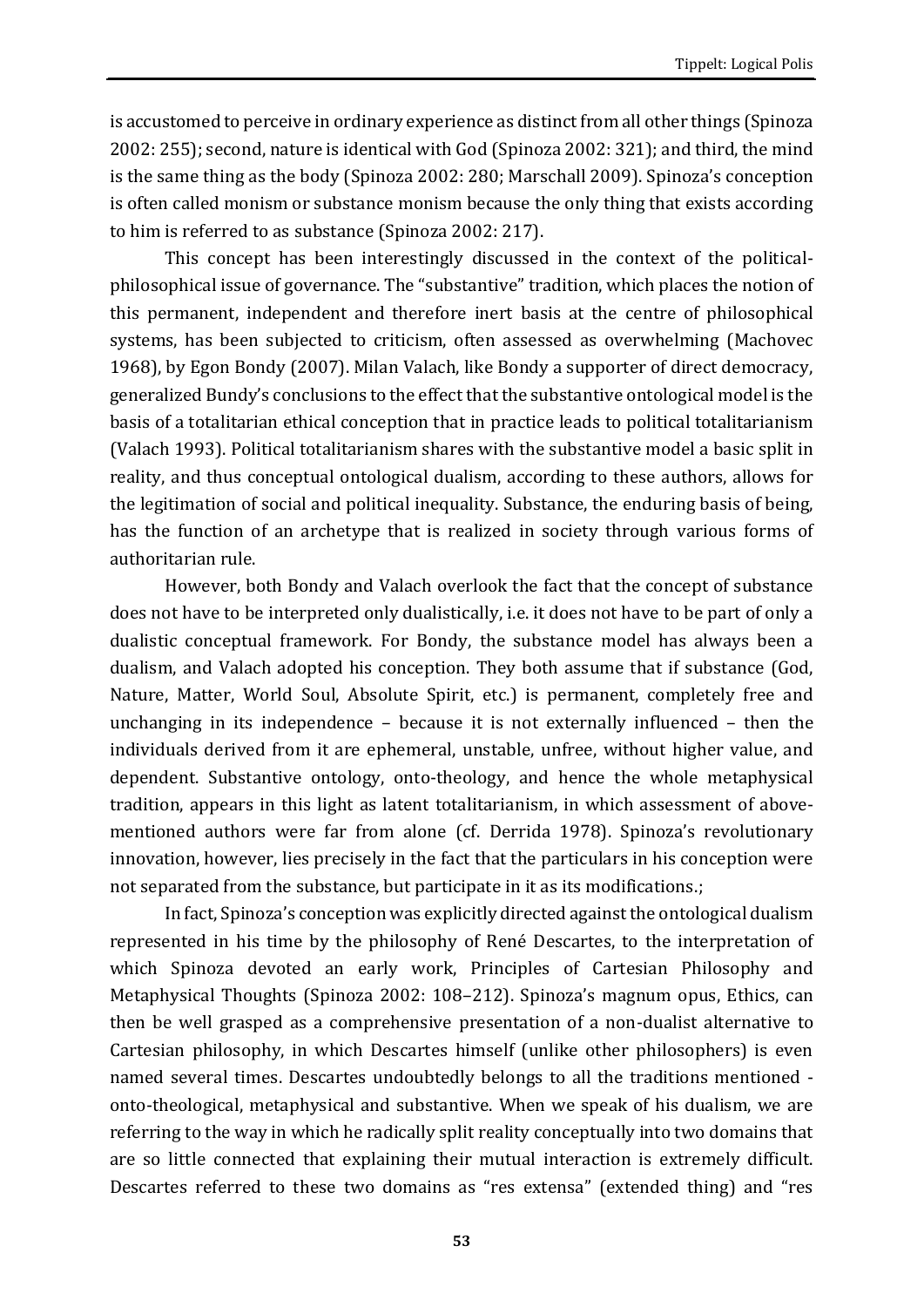cogitans" (thinking thing), understanding them as "finite substances" and adopting the name "psychophysical problem" for the question of their interrelation. Both finite substances are derived from one other substance that is infinite, see God (Descartes 2017: 27–34).

Descartes' dualism seemed to Spinoza to be completely confused. If a substance is a cause of itself, it must necessarily be unconstrained by anything, and therefore infinite. As such, it is necessarily one and eternal, and therefore whatever is in it is part of it, and only as part of it can it be understood (Spinoza 2002: 217–243). Spinoza does not thereby deny ordinary experience, characterized by its corporeality and its distinct difference from thought. His significant innovation was to grasp these qualities not as different substances, things or individuals, but as "attributes," that is, forms of manifestation of a single substance, or ways in which that single substance can be understood. This is true both at the level of abstract ontology and, for example, in the field of anthropology: we cannot say (according to Spinoza) that the mind controls the body; in fact, the mind is only one of the ways in which the same thing manifests itself that also manifests itself as a body. Everything is spiritual, and everything is also material. There is no God to rule over the reality he created somewhere outside himself, although there is a God, but one who is identical with all reality.

The suspicion of the anti-democratic potential of Spinoza's substantialism seems to have been allayed, but there is another one concerning his monism/pantheism (a concept that blurs the distinction between God and the created world). According to Alexis de Tocqueville, who viewed the seductiveness of pantheism, this religious conception holds the threat of becoming the metaphysical basis of democratic despotism (Tocqueville 2002: 513–514). The fear that pantheism, however seductive to the democratic mind, may ultimately drown all democracy in despotism, is based on the notion that pantheism is an implicit fatalism manifested by a surrender to the "forces of the age." According to Tocqueville, pantheism threatens individuality because it declares that all is one. But there is an obvious misunderstanding here. One can certainly agree that pantheism can be abused by the forces of propaganda and manipulation to contribute to the creation of a malleable unified mass. However, a more careful consideration of the Spinozist view leads to a more pro-democratic view: that all things form a unity in their interconnectedness does not mean that they cease to exist; on the contrary, they exist precisely through their interconnectedness as the effects of necessary causes and causes of necessary effects. Determinism does not imitate the "shadiness" of events, their unreality; on the contrary, what guarantees the full significance and reality of events is precisely the universal causality.

We must give Spinoza's ontological determinism more thought. Indeed, the idea of democracy could seemingly be contradicted by this conception, since in its anthropological application it amounts to a denial of the existence of free will. Indeed, in TTP Spinoza argues that humans do everything "according to Nature's laws or that they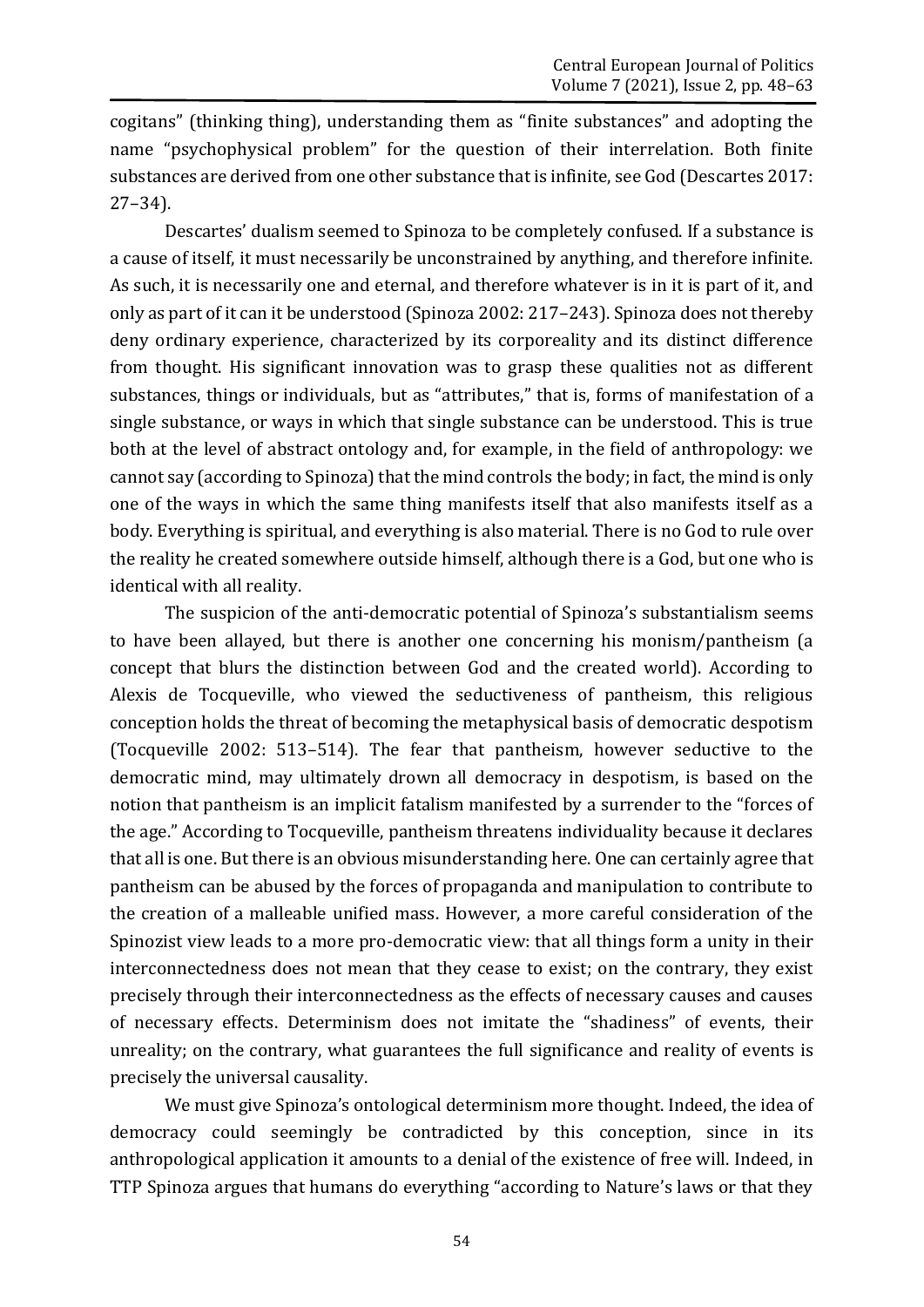are regulated by God's decree and direction" (Spinoza 2002: 417). If humans do not have the ability to make free choices, then what is the point of democracy? What good is a fundamentally unfree person's formal ability to participate - even indirectly, as in a representative democracy - in political decision-making if they never do so of their own free will? The essence of these objections can already be found in the so-called "pantheism controversy" (cf. Jacobi 2004), the subject of which could be summarized in a nutshell as the question of whether the fatalist must give up on ethics, or whether the consideration of good and evil is relevant for someone who understands all events as predetermined.

Spinoza, however, goes beyond the dualistic level on which this question is posed. This key point is well captured by Balibar: "From this standpoint, free will is a mere fiction. But again, there is a crucial difference: Spinoza does not identify the eternal will of God with grace, in opposition to human nature; in a striking and decisive move, he identifies it with nature itself, in its totality and its necessity" (Balibar 2008: 12). The Spinozist identification of the "eternal will of God" with nature and its order abolishes the substantive duality of the determinate and the predetermined, the active and the passive. In TTP, Spinoza was acutely aware of the importance of abandoning the idea of God "as ruler, lawgiver, king, merciful, just, and so on" (Spinoza 2002: 431): "Thus they imagine that there are two powers quite distinct from each other, the power of God and the power of Nature… God's power to be like the rule of some royal potentate, and Nature's power to be a kind of force and energy" (Spinoza 2002: 444).

In Spinoza's pantheistic view, we are not the controlled material or instruments, but rather, as it were, the limbs, the parts of the body of that one lawgiver - a metaphor that may be reminiscent of the famous cover of Thomas Hobbes' Leviathan. There are several respects in which the philosophies of Hobbes and Spinoza converge, but in terms of the relationship between the individual and the whole, we find important differences: Leviathan is an artificial being and is subject to natural laws, rather than determining them. Thus, whereas in Hobbes individuals are subject to laws they do not themselves create, in Spinoza nothing ever happens to anything in which it does not itself have a share. In particular, the comparison with Hobbes shows that Spinoza's entire philosophy is "inherently democratic" - there is never, at any ontological level, any one-sided determination at work. For Spinoza, nature itself is democratic because its power is the sum of the power of individual things, and nothing that happens to it is ultimately the result of anything it is not.

Thus, much as freedom of the will is a mere dream, it is also a "toy" that can be discarded, for Ethics sees real freedom in something else: "That thing is said to be free which exists solely from the necessity of its own nature, and is determined to action by itself alone" (Spinoza 2002: 217). There is only one such thing, the substance (Deus sive natura), from which, however, the individual is not materially different, but a modification of it. The long line of rational insights demonstrated in Ethics leads the individual to a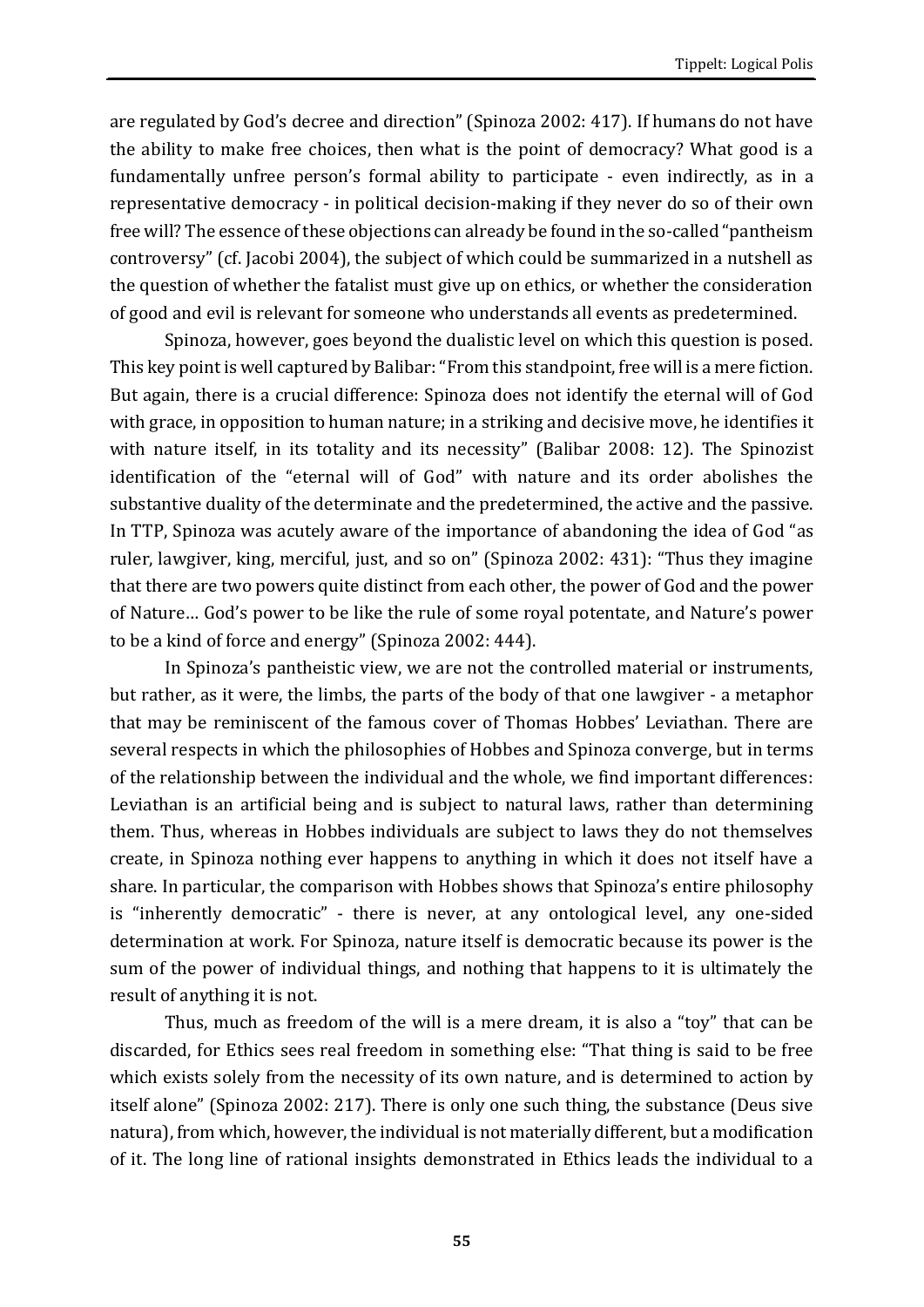certain steadfastness, inner liberation and peace.<sup>4</sup> The man who has cultivated his understanding of life to the point where he can live rationally is, according to Spinoza, the best citizen. He understands that "the man who is guided by reason is more free in a state where he lives under a system of law than in solitude where he obeys only himself" (Spinoza 2002: 357). He obeys the law not out of fear but because he wants to live freely. To be free is to follow one's own nature, and this is best possible where there is peace and security.<sup>5</sup> Not out of free will, but for rational reasons, the individual accepts the social contract, and insofar as he is rational, he wants the good of the whole community. This is true as long as the state fulfils its purpose, i.e. creates the conditions for individual freedom.<sup>6</sup>

If everyone has a rational nature that necessarily leads them to seek cooperation, tolerance and non-violence, then what is the need for the state? While Spinoza argues in TP that the better the state is organized in terms of peace and security - and nothing else - the less rebellion and contempt for the law there is, he nevertheless acknowledges that "men are not born to be citizens but are made so" (Spinoza 2002: 699). If everyone reasonably did what is useful, laws would not be necessary, but people are usually plagued by what Spinoza called passive affects, passions (Spinoza 2002: 277–319). However, passions such as hatred, domination and envy can also be the source of social bonds (Balibar 2008: 85); the political body must protect its purpose through laws, because its greatest danger is not outsiders but its own inhabitants (Spinoza 2002: 702). In a state that fulfils its purpose, every rational, and therefore intrinsically free, person is indeed content, but just as the individual's knowledge, the degree of their selfunderstanding and self-liberation evolves, so does the state and its forms, and so achieving a well-functioning democracy is "very difficult, yet it can be found", which is not at all surprising, since "all things excellent are as difficult as they are rare" (cf. Spinoza 2002: 382). The role of knowledge, as Spinoza understands it, in relation to democracy is the subject of the following section.

<sup>4</sup> "The wise man, insofar as he is considered as such, suffers scarcely any disturbance of spirit, but being conscious, by virtue of a certain eternal necessity, of himself, of God and of things, never ceases to be, but always possesses true spiritual contentment." (Spinoza 2002: 382)

<sup>5</sup> "The best way to organize a state is easily discovered by considering the purpose of civil order, which is nothing other than peace and security of life." (Spinoza 2002: 699)

<sup>6</sup> "It is not, I repeat, the purpose of the state to transform men from rational beings into beasts or puppets, but rather to enable them to develop their mental and physical faculties in safety, to use their reason without restraint and to refrain from the strife and the vicious mutual abuse that are prompted by hatred, anger or deceit. Thus the purpose of the state is, in reality, freedom." (Spinoza 2002: 567)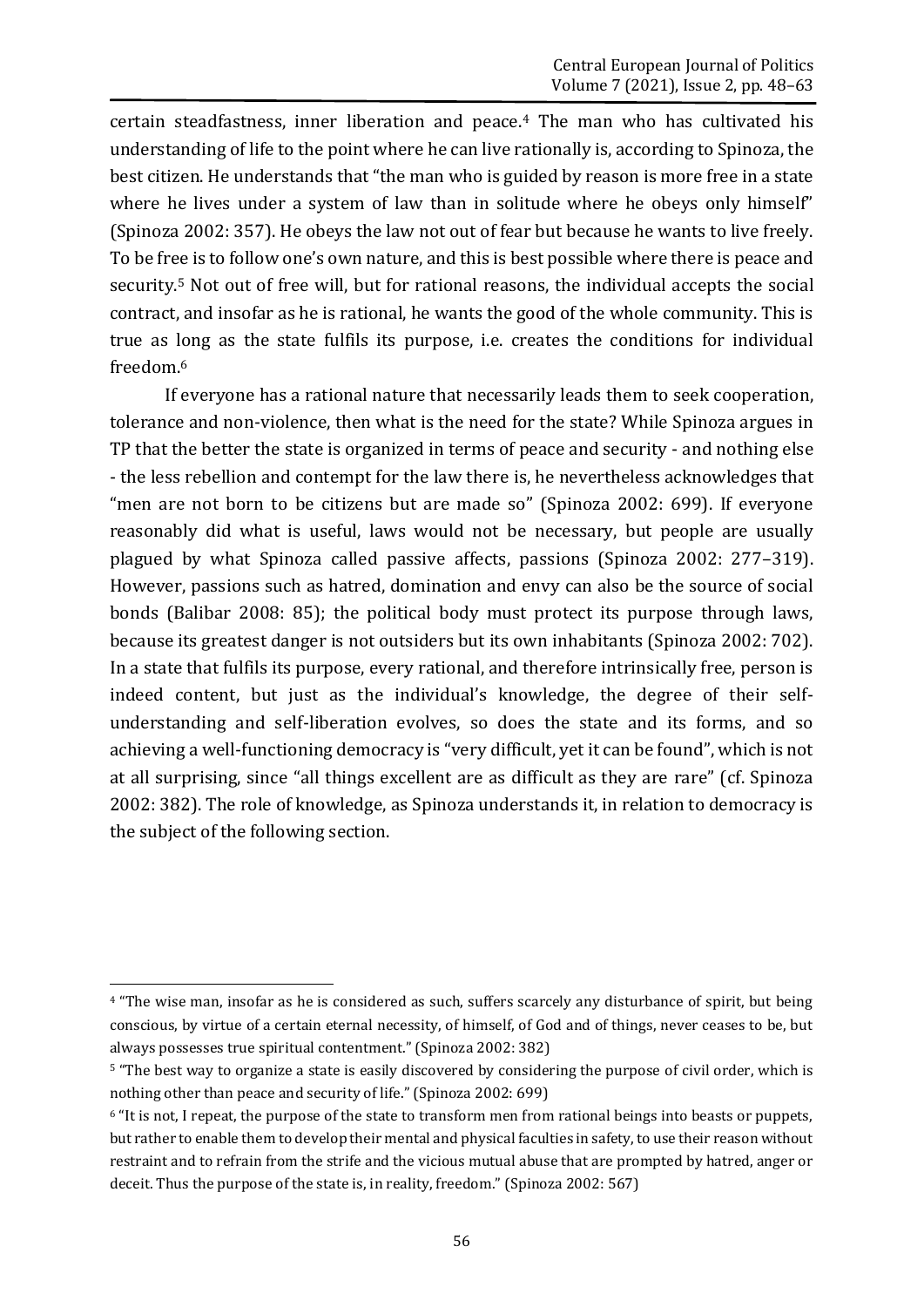### **4. Direct access to the truth. Gnoseological and ethical point of view**

The issue of knowledge is closely related to democracy in at least two fundamental respects. First, it is the question of who is capable of such a depth of understanding of politically relevant matters as to be competent to make decisions on matters of common and long-term importance. A cursory acquaintance with Spinoza's philosophy often gives the impression of elitism rather than a pro-democratic mentality. If Spinoza was showing how commonly people are wrong about the most important things (and his experience of the reception of his ideas could only confirm the strength of common opinion), should he not have sided with Plato, who recommended that a "philosopher king" should rule?<sup>7</sup> The second reason for the relevance of gnoseology to democracy is more specifically Spinozist: if an "ignorant man" cultivates his affectivity through the refinement of reason, then, according to the Ethics, he gradually ceases to be "driven hither and thither by external causes" and becomes aware "of himself, God, and things." He ceases to fear that "as soon as he ceases to be passive, he at once ceases to be at all," and so can be guided by his nature and reason (Spinoza 2002: 382).

The competence to decide can be grasped on the level of the theory of knowledge as the openness of access to the truth, or as the degree of openness of access to it. From this point of view, the question of democracy was examined by the proponent of its direct form. For instance, Valach (2009) points out that from a gnoseological point of view, two types of thinking can be distinguished, one of which appears to be more or less totalitarian in the political dimension, and the other more or less democratic. Totalitarian thinking builds on the assumption of the existence of absolute truth and on the hypothesis that only some have access to absolute truth.<sup>8</sup> Immutability is the "mantra" of totalitarian thinking - either the absolute truth itself is immutable, or something that ensures that the same people have access to it, despite the fact that the truth itself changes.

Some proponents of democracy, especially its direct or semi-direct forms, derive their arguments from gnoseological relativism (Polák 2013). If truth is a matter of point of view, it seems that everyone "has something to say." However, Spinoza was certainly not a relativist and insisted that his philosophy was the right one: "I do not presume that I have found the best philosophy, but I know that what I understand is the true one," he wrote in a letter near the end of his life (Spinoza 2002: 949). The essence of the totalitarian conception of truth, then, is not whether truth is absolute or relative, but that truth is "separate" and access to it is not self-evident. It is on the privilege of open access

<sup>7</sup> "Until philosophers are kings, or the kings and princes of this world have the spirit and power of philosophy, and political greatness and wisdom meet in one, and those commoner natures who pursue either to the exclusion of the other are compelled to stand aside, cities will never have rest from their evils" (Plato 1888: 170-171).

<sup>8</sup> Valach's generalizing approach here is somewhat similar to that of Karl Popper (cf. Popper 2020), the two of them also sharing their anti-authoritarian agenda.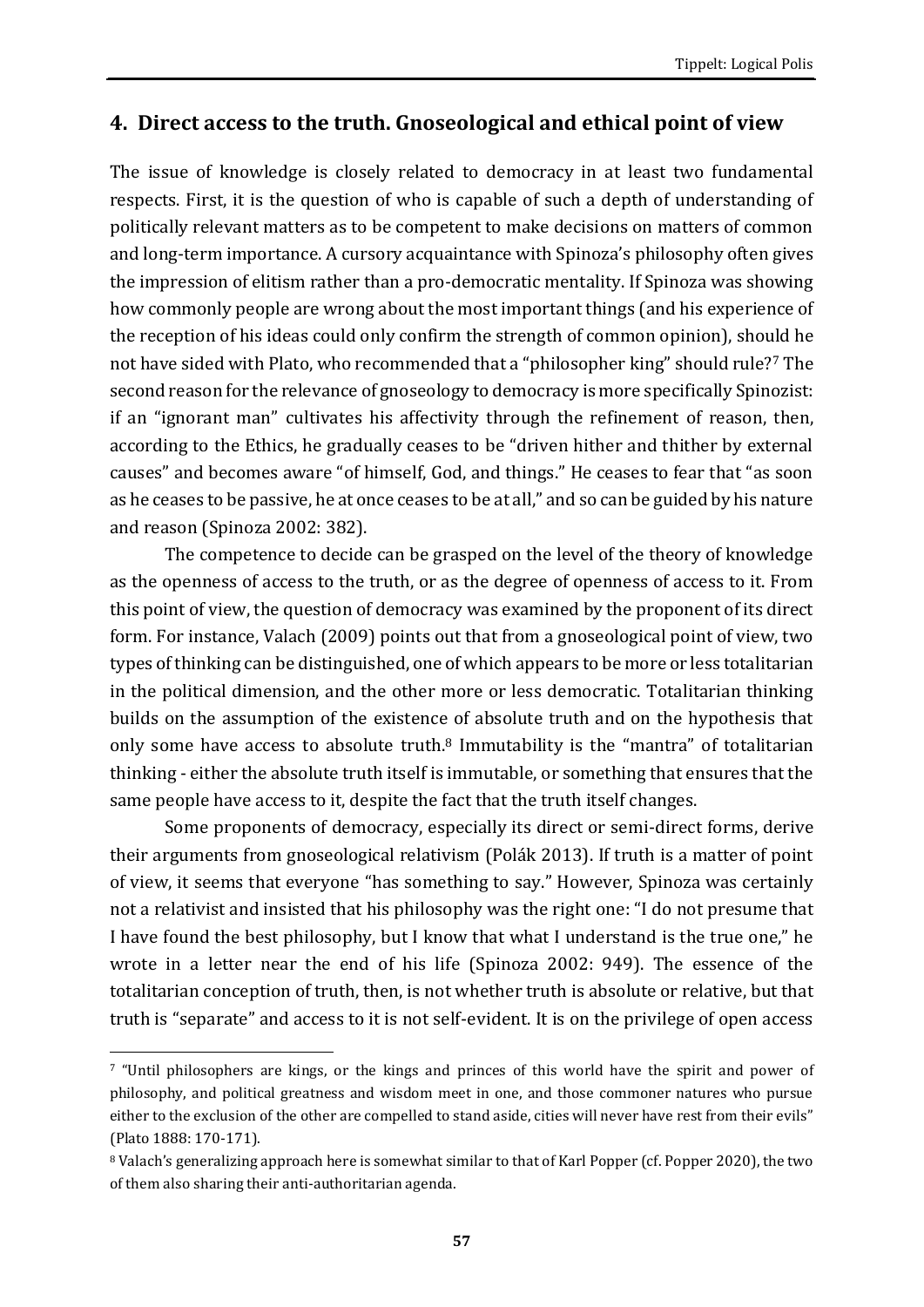to the truth that the totalitarian bases his claim to rule on his exception of holding the keys to the door that allows him passage into the space of truth that is denied to the "uninitiated."

In what sense can truth be separated? Where is truth if only the rich, the educated, the experienced, the successful, the elected, etc. have access to it? It turns out that authoritarian or totalitarian thinking is based on the assumption of ontological dualism that we have already encountered above. The totalitarian is an implicit substantive dualist - he believes in the existence of a "second reality" that is ontologically (i.e., in terms of quality of being) superior to the world in which we live and to which our "democratically available" knowledge pertains. The totalitarian principle that only some have access to the truth is reflected in the political model of power dualism, which is realized in social practice through the creation of a hierarchical structure in the form of a power pyramid.<sup>9</sup> In contrast, the proponent of democracy does not deny the existence of absolute truth but argues that all have access to the truth to varying degrees, according to their abilities, interests and experience. Absolute truth, in this view, may be immutable or may change, but it is not separate from the reality in which we live, and therefore it cannot be denied that everyone has access to it.

Access to the truth, the knowledge of truth, is incremental in Spinoza. Its lowest level is knowledge by hearsay, followed by immediate sensory experience, above which is reasoning with the help of general concepts, and its highest level is intuitive knowledge, which is based on the view that everything is contained in God, and which is thoroughly developed in the final part of Ethics (Spinoza 2002: 243–277). The content of our knowledge, ideas, are constituted by our affects (states of joy and sorrow), and we make decisions and act on the basis of them. The quality of affects reflects the degree of cognition: while lower degrees of cognition (inadequate ideas) constitute passive and mostly sad affects, intuitions shape joyful activity (Spinoza 2002: 363–382). By affect, Spinoza did not mean some fleeting surface state. Rather, it can be said that in parallel with the degree of access to truth, according to him, one's overall character changes, including one's goals and one's motivations.

Nature always remains the same, for it is based on the concept of the individual as such: "Each thing, insofar as it is in itself, endeavours to persist in its own being. The conatus (striving) with which each thing endeavours to persist in its own being is nothing but the actual essence of the thing itself" (Spinoza 2002: 283). But our ability to conform to our conatus, our capacity to persist, is graded according to the extent to which we are confounded by the conflicts of our passive affects, shaped by inadequate knowledge based on kaleidoscopic sensory or mediated experience, and the extent to which we can balance

**<sup>.</sup>** <sup>9</sup> Cf. Valach: "The Substantive Ontological Model thus presents itself to us as the basis of an ethical conception which, whether it spells it out or merely contains it unspokenly, is totalitarian (and in its practice is the basis of political totality)" (Valach 1993: 95).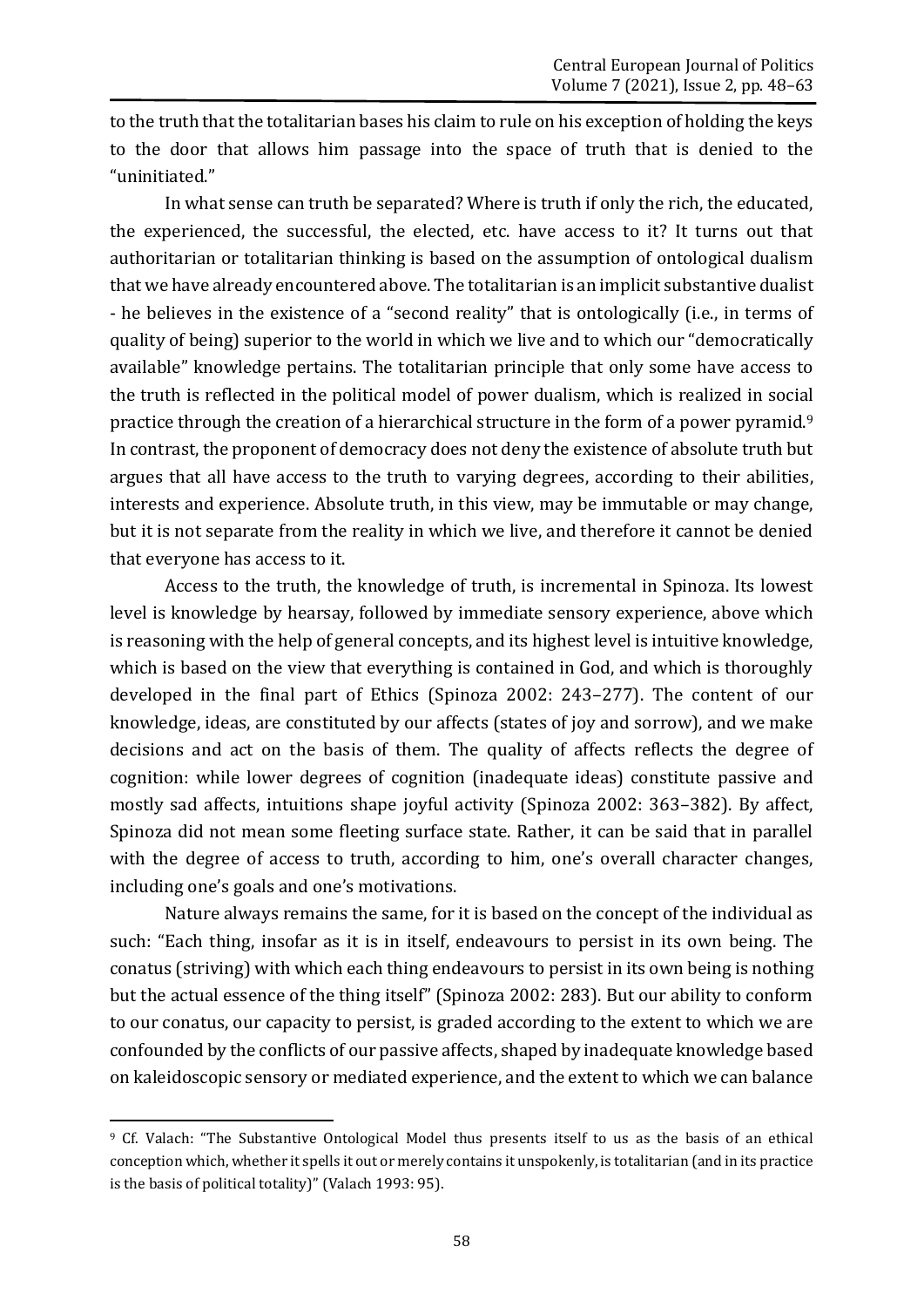or overcome these passive affects with active affects, shaped by our adequate rational grasp and intuitive insight into the holistic nature of reality in its mosaic interdetermination of all things (Spinoza 2002: 325).

In direct proportion to our cognition and the quality of our affectivity, our view of the meaningfulness of the political community becomes clearer. "In the case of all actions to which we are determined by a passive emotion, we can be determined thereto by reason without that emotion," he says in Ethics (Spinoza 2002: 351). While the ignorant person is motivated to civil obedience by fear of threat to his conatus, the wise person knows that his ability to remain in being will be most aided by other people and harmonious cooperation with them. This is a strongly pro-democratic argument. If an individual understands in what respect a rule benefits him, he cheerfully accepts it, whereas if he does not understand it, he perceives it as an external compulsion and is only able to submit to it grudgingly, only implicitly and unreliably. Thus, the state, which fulfils its purpose of providing peace and security for the free life of the individual, has the opportunity to exploit the far wider potential of its citizens than a despotism whose stability is necessarily threatened by their discontent.<sup>10</sup>

## **5. A crisis of democracy? An update on Spinoza's reflections**

In today's political situation, which is often characterized by the phrase "crisis of (liberal) democracy" (e.g. Baroš, Bláhová and Dufek 2019; Crouch 2004; Norris 2011; but also already Crozier, Huntington and Watanuki 1975), the question arises whether Spinoza offers any suggestions that might help us to cope with this situation. As explained in the previous section, the state can arise not only from passions (especially the fear of death) but also from the active affect of love for life, for community and for God. In addition to the distinction between passivity and activity, the motivating affects of individuals can also be distinguished according to whether they have the value of joy or sorrow. While joyful affects such as love strengthen us, sad ones such as fear weaken us, and so it is logical that the management of a community should seek to ensure that its members are motivated to participate actively in its development primarily by the active affect of love.

Love and other joyful affects arise in us as a result of the cultivation of our intellect. While fear, which is always irrational, is constituted by inadequate and chaotic ideas, love is shaped by the intellect, which is based on the association of ideas, and thus benefits from the association of different minds, because they too are ideas (of the respective bodies). Therefore, it is logical for the community to strive to provide an environment that allows for the freest possible communication. The basic rule of social life in such a "logical community," then, according to TTP, is that "only deeds are arraigned, and words are not

**<sup>.</sup>** <sup>10</sup> Cf. Balibar: "Thus political society has an immanent power through which it can be transformed so as to become the context of the life that is properly 'human,' a life that is lived with joy" (Balibar 2008: 98).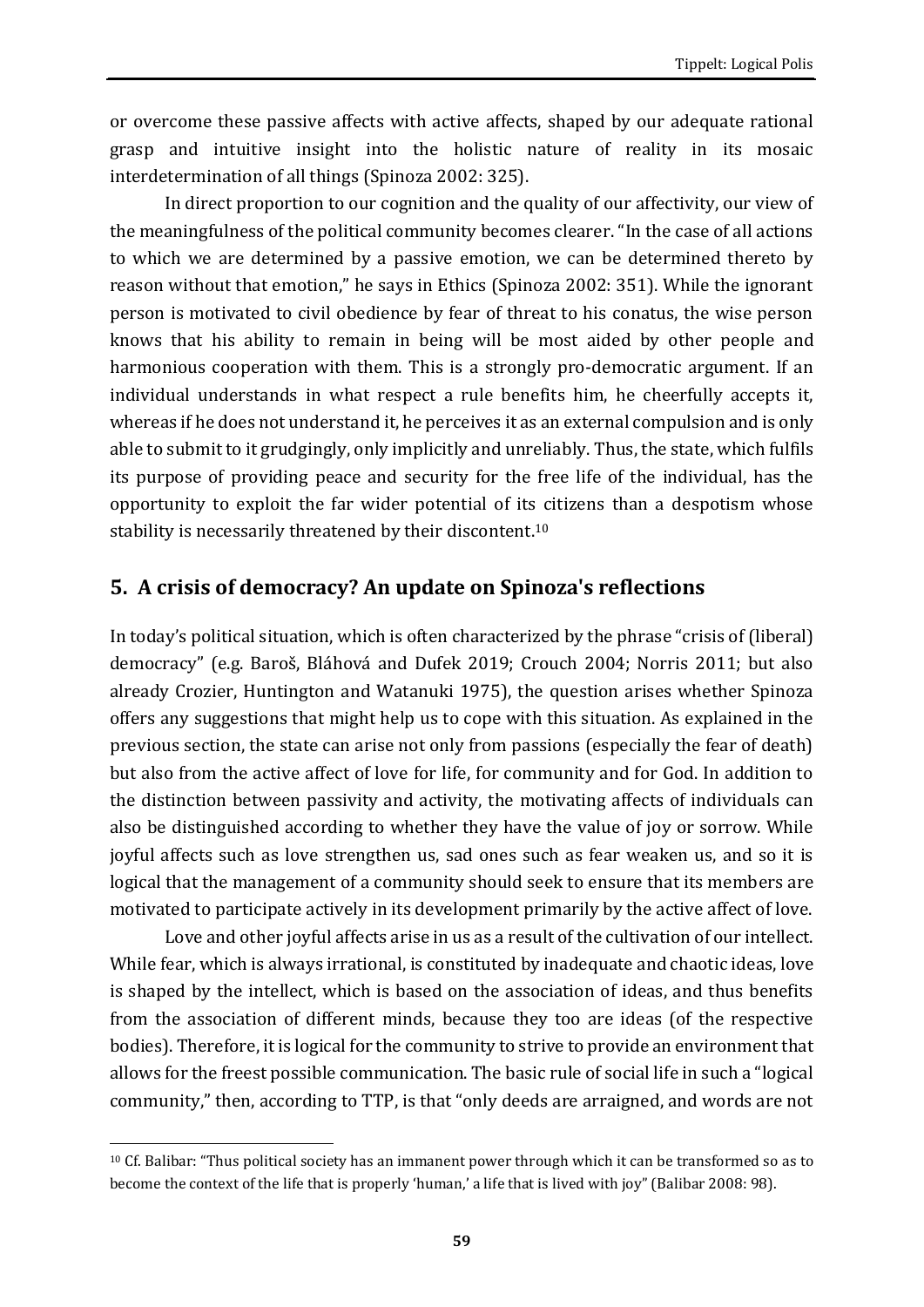punished" (Spinoza 2002: 390). The importance of communication and its freedom is also highlighted by Balibar: "Passions and reason are both, in the final analysis, modes of communication between bodies and between ideas of bodies. In the same way, political regimes should be thought of as orders of communication: some of them are conflictual and unstable, others are coherent and stable" (Balibar 2008: 95).

A political regime in crisis should therefore first and foremost restore the freedom of communication (the mutual exchange of ideas), which must certainly not take the form of mere passive information of the citizens by the management of the state. The people's opinion must not be manipulated, but efforts to rationalize public debate should be encouraged. Given that the greatest danger to the state is not foreigners but its own inhabitants (Spinoza 2002: 702), citizens must be constrained as little as possible, as they will have no interest in undermining state authority. Since everyone ultimately values their own freedom most, it turns out that the best guarantee and means of strengthening political stability is freedom of thought and expression (Spinoza 2002: 566–572).

Democracy, especially direct or semi-direct democracy, is sometimes perceived as dangerous (cf. democratic despotism – Tocqueville 2002: 513) or inappropriate in case of an urgent need for action. However, that democracy has its risks is not news; risk is inherent to freedom. It is not possible to give up all risks, because this would also mean giving up all meaning (recall that "the purpose of the state is, in reality, freedom" -Spinoza 2002: 567). Bemoaning the lack of responsibility of citizens is false, because it is the situation of small risks and limited freedom that leads to irresponsibility. From the perspective of the ontology laid out in the section "The Democracy of Nature," each individual has a direct influence on the whole in which he or she participates. If we take this fact seriously, we cannot ignore the fact that it implies everyone is directly responsible for the whole. It is the denial of this responsibility and a life seemingly free of risk that leads to the demoralization of citizens. Citizens, through their tolerance of the law and their obedience, still participate in the formation of the whole, but with their limited ability to intervene in collective decision-making, their "commitment" decreases and their capacity to reason declines. A functioning democracy, on the other hand, allows for the relatively unobstructed and uncomplicated operation of that undeniable reality of our direct participation in the whole and direct access to the truths that concern it. This participation involves risks, but these are balanced by the responsibility to which the sense of freedom leads us.

The recipe for averting the crisis of democracy is therefore certainly not to choose an undemocratic alternative, but rather to remove its obstacles by deepening it. The citizen's participation in the co-creation of collectively relevant decision-making is both healthy in the sense that it empowers the individual in his freedom and responsibility and motivates him in his efforts to improve his reason, and it is adequate to the natural competence of each individual, which consists in the undeniable existence of a certain degree of true knowledge. The instruments of direct democracy lend themselves as a way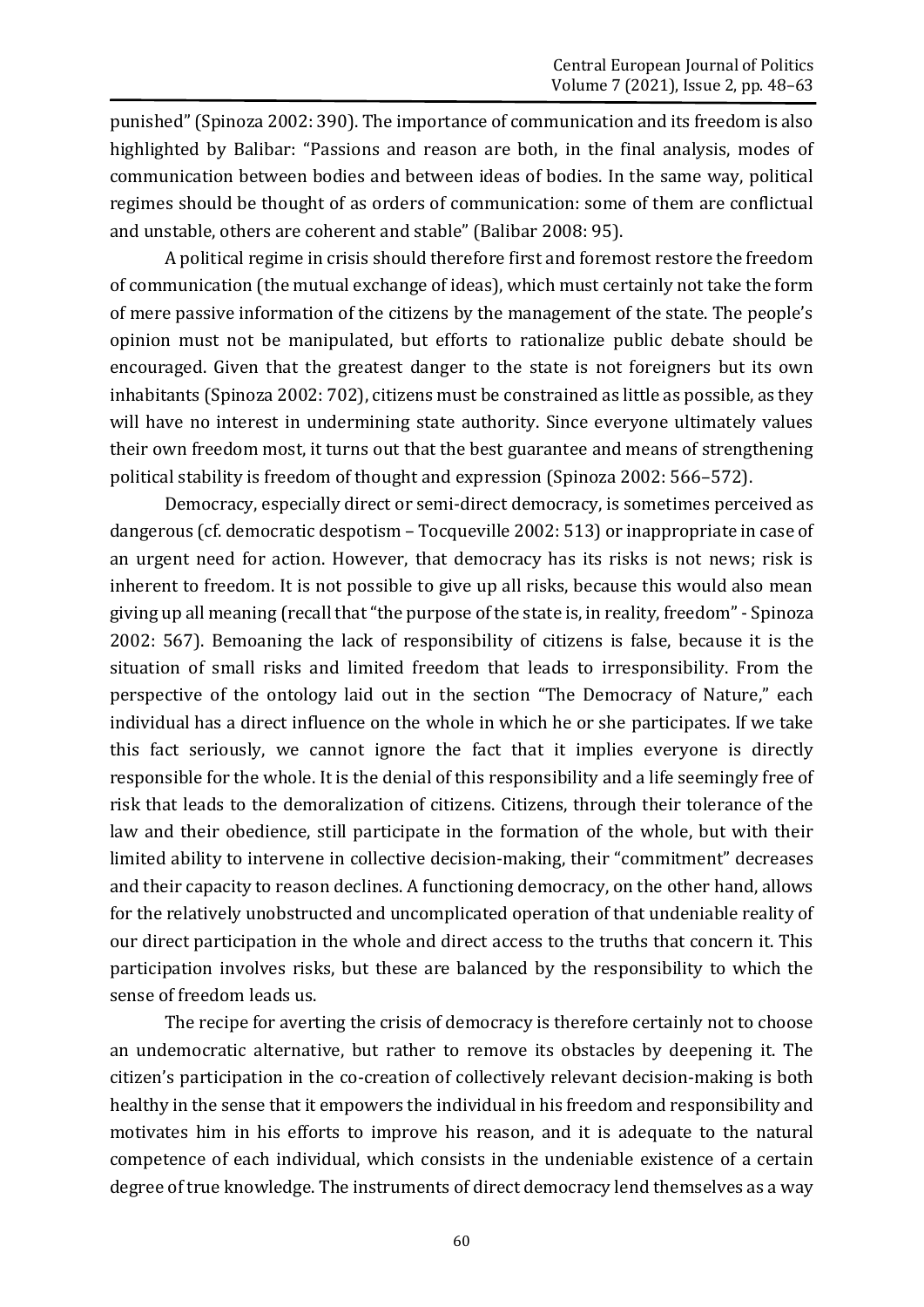of shifting part of the responsibility to the citizens and thus reflecting the ontological fact of direct participation in a concrete political reality without the disadvantages of possible distortion due to over-mediation. As an analogous reflection of the gnoseological fact of direct access to the truth, it is then possible to propose the extension of transparency consistently in all public affairs. If it seems that the basic requirements for transparency have already been enforced, I propose the following: if all agenda relevant in collective decision-making is to be publicly available, this also means the publicity of all voting (e.g., in the form of a publicly accessible database of the votes of all voters).

#### **6. Conclusion**

The present study has attempted to show the relevance of Spinoza's politicalphilosophical thought for our times. In his philosophical system, whose central concept is substance or free thing (causa sui), he justified democracy as the natural and therefore the best state. He did so in a time that did not favour his vision of the world, thanks to which he may stand out as closer to the current mindset. With his incrementalist-holistic thinking, he was able to grasp the significance of efforts to democratize society, and so it makes sense to turn to him when in doubt about its effectiveness. From the perspective of Spinoza's onto-theology, democracy in the sense of participation in the greater whole and in all of reality, in their formation and meaning, is natural, even divine. The purpose of democracy as a set of legally established procedures is only to ensure that in the political environment the natural participation of each individual in reality is distorted, complicated and obscured as little as possible. Democracy can emerge from its crisis strengthened if it understands the crisis as a reminder of the overlooked deficiencies.

The purpose of the state is not to control, restrict and educate, but to empower and provide room for free development. Restricting the freedom to present information, communication and freedom of speech is the worst thing the state can do. Realistically speaking, it is rather a matter of ensuring that the degree of restriction by the state does not exceed the degree of tolerance of which citizens are capable, and at the same time that citizens do not relent in their efforts to have restrictions on personal freedom removed as far as possible. From Spinoza's point of view, each of us actually participates in collective processes, and no democratic procedure establishes this participation, but only - ideally removes the distortion imposed by an excessive degree of mediation. If this share is not respected, the individual becomes dangerous to the state, and his share of reality is realized through the effect of this danger. The "logical community" therefore does not restrict the individual in his views and their expression, thus allowing him to become a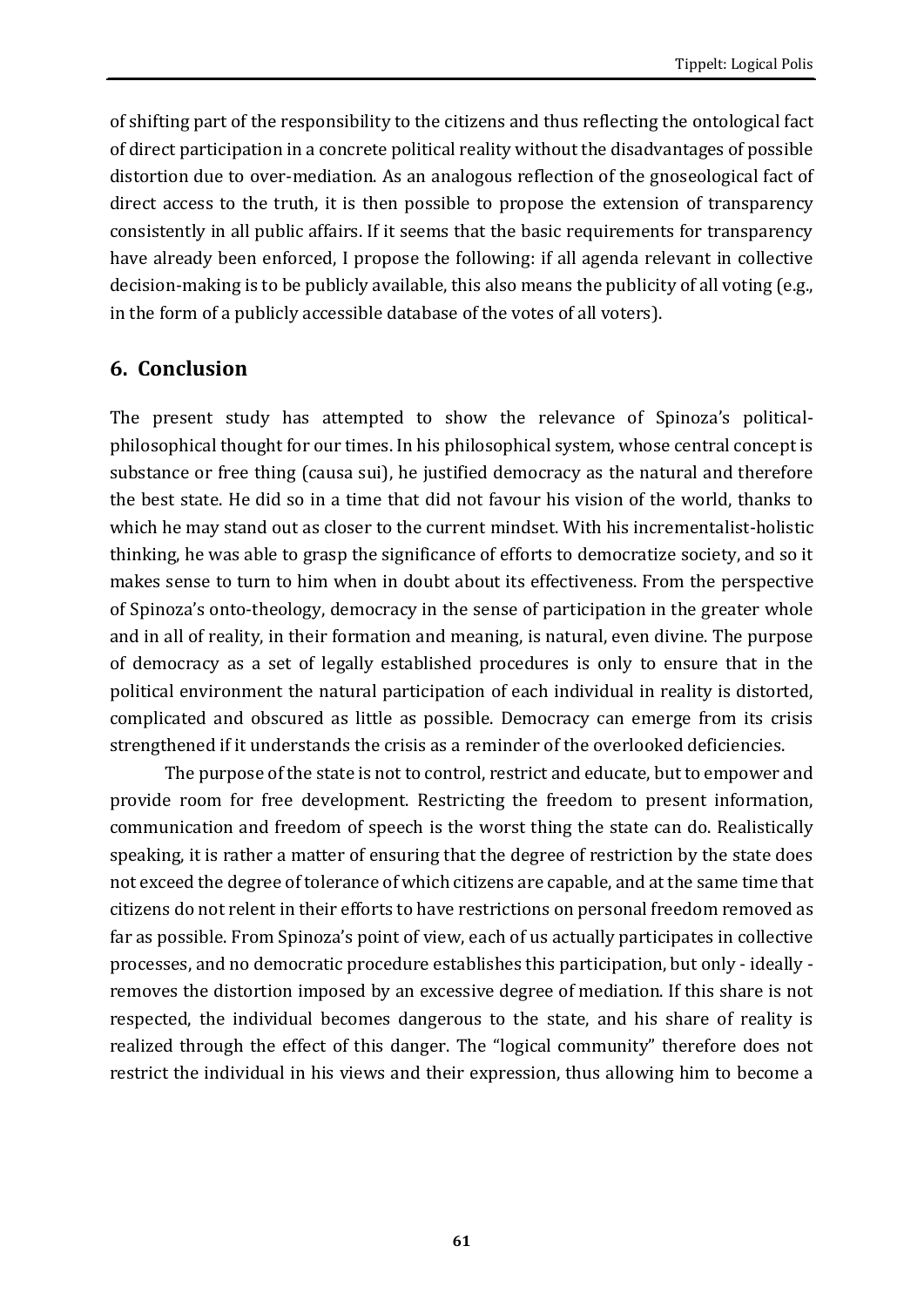wise man who values his freedom, and thus is most motivated to obey the laws and protect his state.<sup>11</sup>

#### **References**

Balibar, É. 2008. *Spinoza and Politics*. London: Verso.

- Baroš, J., Bláhová, S., and Dufek, P. 2019. *Liberální demokracie v době krize: Perspektiva politické filosofie*. Praha and Brno: SLON/MUNI Pres.
- Bondy, E. 2007. *Filosofické dílo, sv. I., Útěcha z ontologie*. Praha: Dharmagaia.
- Boulnois, O. 1995. "Quand commence l'ontothéologie? Aristote, Thomas d'Aquin et DunsScot." *Revue thomiste* 95 (1): 85–108.
- Crouch, C. 2004. *Post-Democracy*. Cambridge: Polity.
- Crozier, M., Huntington, S., and Watanuki, J. 1975. *The crisis of democracy. Report on the governability of democracies to the Trilateral Commission*. New York: New York University Press.
- Feuer, L.S. 1980. "Spinoza's Political Philosophy: The Lessons and Problems of a Conservative Democrat." In: R. Kennington (ed.). *The Philosophy of Baruch Spinoza*. Washington, DC: Catholic University of America Press, 133–153. <https://doi.org/10.2307/j.ctv176hf.12>
- Capra, F. 1982. *The Turning Point: Science, Society, and the Rising Culture*. Toronto: Bantam Books. <https://doi.org/10.1063/1.2914857>
- Deleuze, G. 1990. *Expressionism in Philosophy: Spinoza*. New York: Zone Books.
- Deleuze, G. 1988. *Spinoza: Practical Philosophy*. San Francisco: City Lights Books.
- Derrida, J. 1978. *Writing and Difference*. Chicago: University of Chicago Press.
- Descartes, R. 2017. *Meditations on First Philosophy. Jonathan Bennett* [online]. [cit. 20. 9. 2021]. Available at: http://www.earlymoderntexts.com/assets/pdfs/descartes1641.pdf
- Havercroft, J. 2010. "The Fickle Multitude: Spinoza and the Problem of Global Democracy." *Constellations* 17 (1): 120–136. <https://doi.org/10.1111/j.1467-8675.2009.00560.x>
- Heidegger, M. 1957. "Die onto-theo-logische Verfassung der Metaphysik." In: M. Heidegger. *Identität und Differenz*. Pfullingen: Neske, 35–73.
- Jacobi, F.H. 2004. *Über die Lehre des Spinoza in Briefen an den Herrn Moses Mendelssohn*. Meiner, Philosophische Bibliothek 517. <https://doi.org/10.28937/978-3-7873-2382-1>
- Kuhn, T. 1970. *The structure of scientific revolutions*. Chicago: University of Chicago Press.
- Machovec, M. 1994. "Místo Egona Bondyho v dějinách metafysiky." *Filosofický časopis* 62 (5): 823–837.
- Marshall, C.R. 2009. "The Mind and the Body as 'One and the Same Thing' in Spinoza." *British Journal for the History of Philosophy* 17 (5): 897–919. <https://doi.org/10.1080/09608780903135030>
- Nadler, S. 2018. *Spinoza: A Life*. Cambridge: Cambridge University Press. <https://doi.org/10.1017/9781108635387>
- Norris, P. 2011. *Democratic deficit: Critical citizens revisited*. Cambridge: Cambridge University Press.

Plato. 1888. *The Republic*. Oxford: Clarendon Press.

Polák, J. 2013. *Texty o přímé demokracii*. Krásná Lípa: Marek Belza.

<sup>11</sup> "The military force should be composed only of citizens, with no exemptions… the military force… is to be assigned no pay, freedom being the supreme reward for military service. In a state of Nature it is simply for freedom's sake that each strives his best to defend himself, and he expects no other reward for his valor in war but his independence. Now in a civil order the citizens as a body are to be considered as a man in a state of Nature; so in fighting on behalf of that civil order they are all battling for themselves and serving themselves" (Spinoza 2002: 715–717).